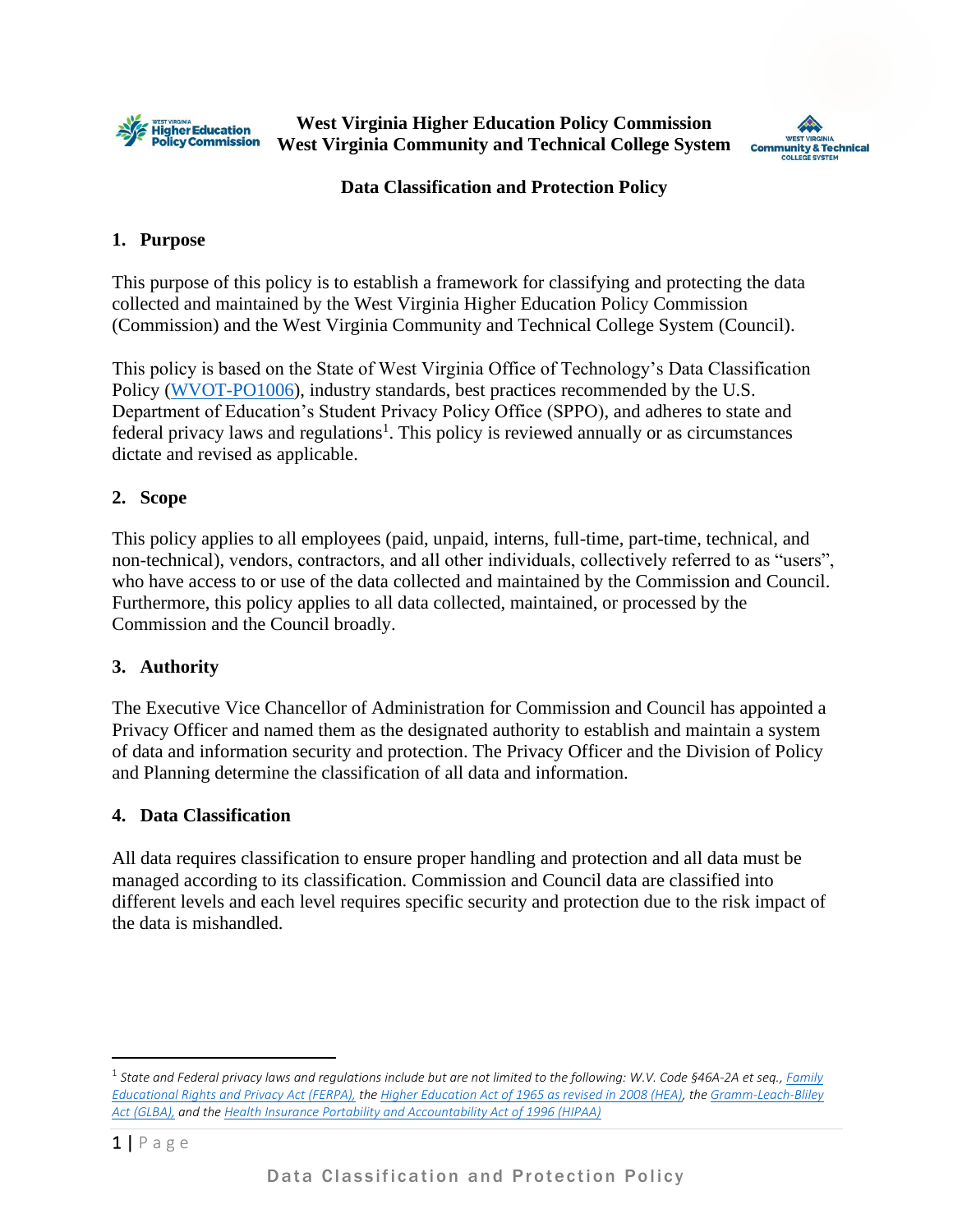# **Level 1 – Restricted**

- 4.1 **Restricted** data is the most sensitive to integrity and confidentiality risks. Data is classified as **Restricted** when unauthorized disclosure could cause a significant level of risk.
- 4.2 Access to **Restricted** data is protected by federal, state, and local privacy laws and regulations such as FERPA, HEA, and GLBA. Only authorized users who require access to perform their duties will be given access. **Restricted** data must be protected at the highest level possible.
- 4.3 Unauthorized access has the potential to cause harm to the individual, may violate state or federal privacy regulations, or cause data breaches.

Examples of **Restricted** data may include the following:

- Personally Identifiable Information (PII), which includes any information that by itself or in combination with other information, has the potential to directly determine or find the identity of an individual person and could be harmful to an individual if disclosed; 2
	- Social security number, state/federal issued personal identification number, or driver's license number;
	- Banking or credit card numbers;
	- Financial information including state and federal tax information;
	- Full name and personal address;
	- Name of student's parent and other family members, or mother's maiden name;
	- Citizenship or immigration status;
	- Health and medical information;
	- Student grades, GPA, ACT or SAT scores;
	- FAFSA or financial aid information:
- Indirect PII is information, when linked or linkable could be used to identify an individual
	- Date or place of birth;
	- Business phone;
	- Race/ethnicity;
- Protected draft communications:
- Computer vulnerability reports;
- Foster care data:
- Health, mental health, and medical data;

#### **Level 2 – Sensitive**

4.5 **Sensitive** data is defined as data that if disclosed could result in a moderate level of risk. This includes data that is made available through open record requests or other formal or legal processes.

<sup>2</sup> *See Family Educational Rights and Privacy Act (FERPA) regulations, [34 CFR §99.3,](https://www2.ed.gov/policy/gen/guid/fpco/pdf/ferparegs.pdf) for a complete definition of PII specific to education data and for examples of education data elements that can be considered PII.*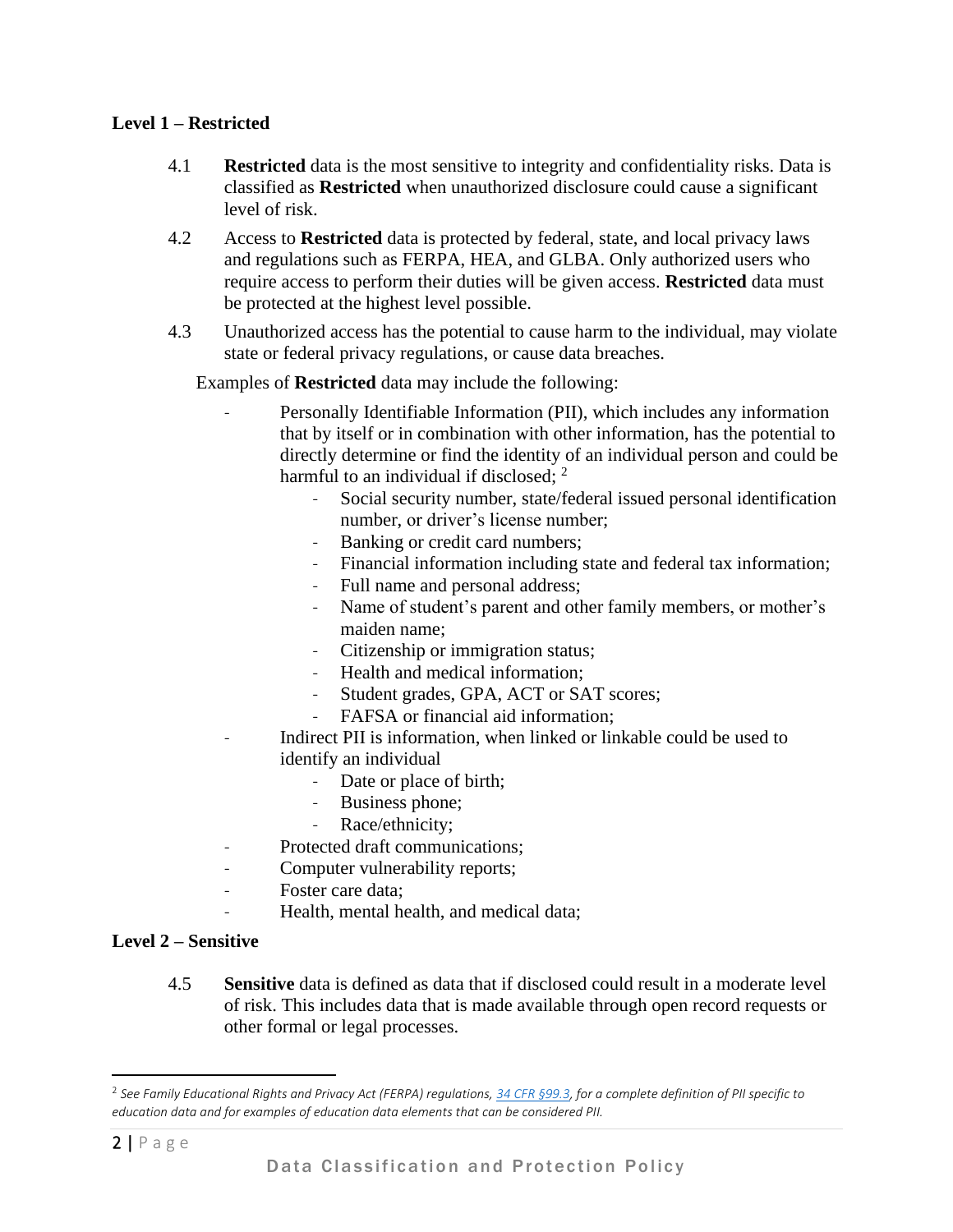- 4.6 Direct access is limited to authenticated and authorized individuals who require access to perform their duties.
- 4.7 Examples of **Sensitive** data may include:
	- Most data elements in state personnel records;
	- State/federal contracts data:
	- Employment and training program data;

# **Level 3 – Public**

- 4.8 **Public** data is characterized as being open to the public. Information that alone or in combination with other data can cannot be used by a reasonable person to identify an individual; furthermore, if disclosed or shared, it would result in little or no risk to the individual or agency.
- 4.9 This type of information is actively made public, published and distributed without restriction, or available in the form of physical documents, formal statements, press releases, interactive data dashboards, or other ways where the public can access it.
- 4.10 The greatest threat to **Public** data is from alteration or distortion.
- 4.11 Examples of **Public** data may include the following:
	- Directory information which includes information that is not generally considered to be harmful to an individual, or an invasion of privacy;
	- Enrollment in an institution:
	- Official honors and awards received;
	- Participation in officially recognized sports;
	- Agency public websites;
	- Commission and Council policies and procedures;

#### **5. Cloud Services**

To utilize a cloud computing service to receive, transmit, store, or process Commission and Council data the following must be ensured.

- 5.1 A privacy impact assessment must be completed by the Privacy Officer.
- 5.2 The service must first be vetted by the agency Privacy Officer and/or the Division of Policy and Planning. No data can be transferred, processed, or stored on a cloud service until proper authorization has been given.
- 5.3 Data must reside in the United States and be isolated so that other cloud customers sharing physical or virtual space cannot access other customer data or applications.
- 5.4 Data must be encrypted during transit. All mechanisms used to encrypt the data must be FIPS 140-2 compliant and operate utilizing the FIPS 140-2 compliant module.
- 5.5 Data must be encrypted at rest while in the cloud.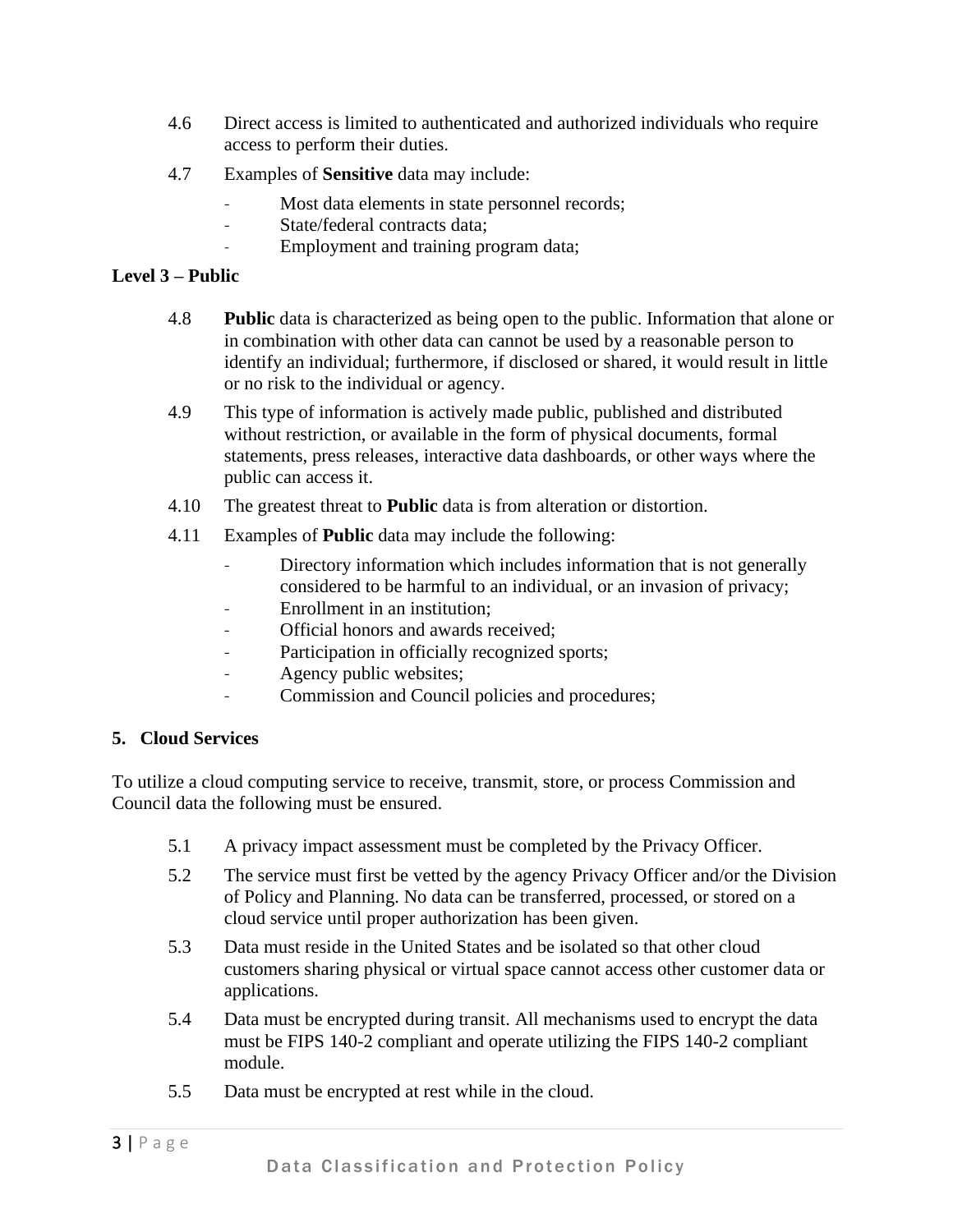- 5.6 Devices accessing the cloud storage can be securely sanitized and/or destroyed at the end of their life cycle or if the device is lost or stolen.
- 5.7 The cloud service must be compliant with all required state and federal privacy regulations including FERPA, HEA, HIPAA, and GLBA. Other regulations may apply depending on the data that will be involved.
- 5.8 Proper documentation, contracts, and agreements must be developed and reviewed by the Privacy Officer to ensure compliance with state and federal laws.
- 5.9 Cloud security must be reviewed for compliance annually.

# **6. Training and Awareness**

All users must be aware and knowledgeable in the Commission and Council's data classification policy.

6.1 All users will be trained and made aware of the data classification levels annually or when changes arise.

# **7. Data Criticality**

Data and systems are put into appropriate classification levels according to their criticality. The levels of criticality and their descriptions are as follows:

- 7.1 **Level A: Extremely Critical** These data and systems are critical to operations and must be protected by a vital plan allowing the continuation of operations within a very short timeframe. These data and systems also require restoration of the original facilities to be able to resume business and might require availability within two hours.
- 7.2 **Level B: Critical** These data and systems are required in order to administer functions within the Commission and Council that need to be performed. Continuity planning allows the Commission and Council to continue operations in these areas within a certain period of time until the data and systems can be restored and might require availability within eight hours.
- 7.3 **Level C: Not Critical** These data and systems are necessary to the Commission and Council, but short-term interruption or unavailability is acceptable.

# **8. General Safeguarding Policies**

It is important to ensure that **Restricted** and **Sensitive** data is always protected. A privacy incident<sup>3</sup> is defined as an attempted or successful effort to access, acquire, disclose, or use PII or other information without authorization (i.e., any potential or actual unauthorized disclosure). That information may be in various formats, including physical or electronic records, verbal statements, or other reports. These types of incidents can normally be prevented by following

<sup>&</sup>lt;sup>3</sup> See Commission and Council Incident Response Plan for details on privacy incidents.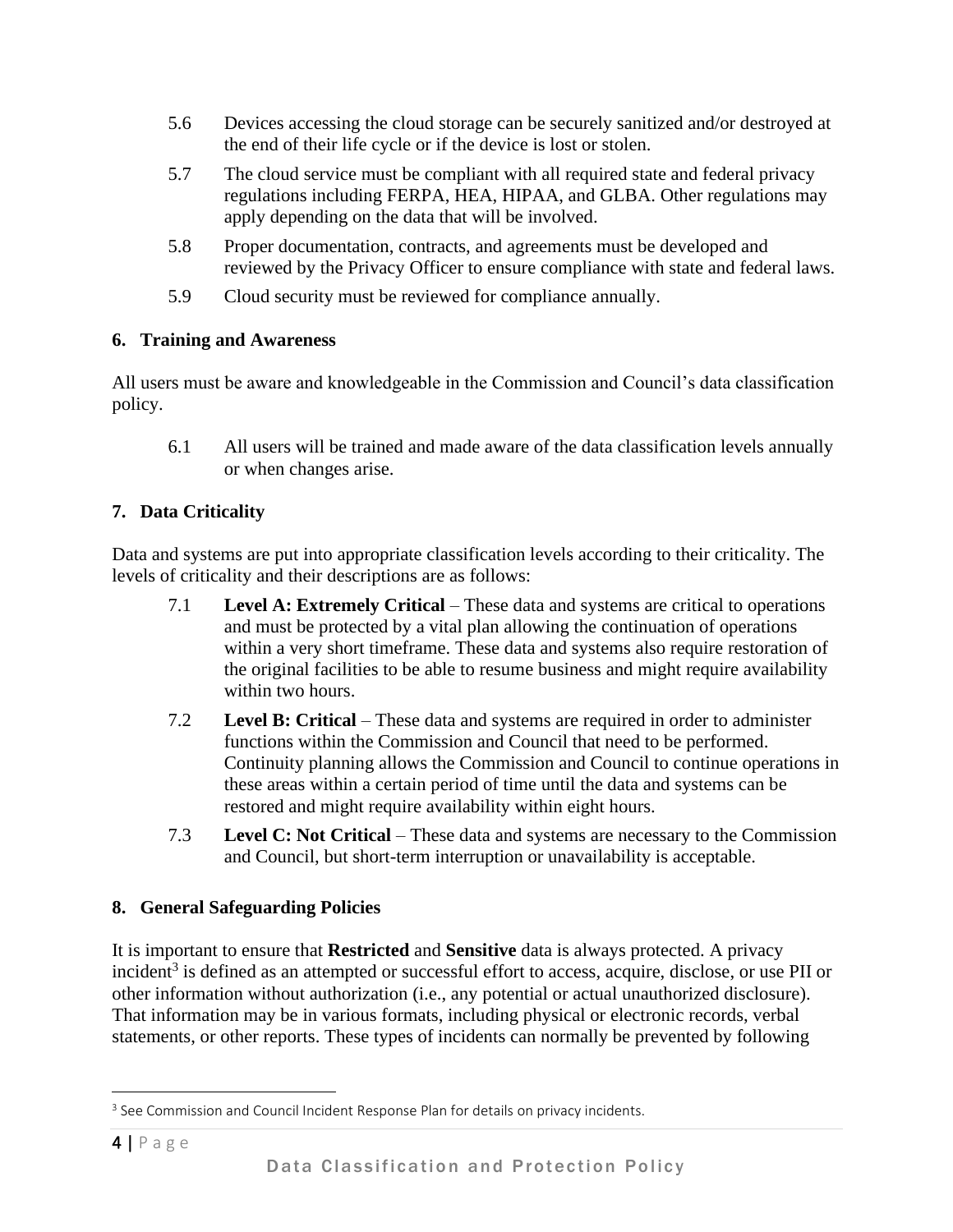privacy procedures and using appropriate controls when sharing or accessing restricted or sensitive information.

There may be times where sharing **Restricted** or **Sensitive** information is necessary. In these instances, you should contact the Privacy Officer or the Division of Policy and Planning who will assist you in determining the most secure method and processes to follow. Policy and Planning has developed several methods that can be used for the secure transfer of **Restricted** or **Sensitive** information.

#### **General Restricted or Sensitive Information Storage and Sharing Rules:**

- 8.1 Never email **Restricted** or **Sensitive** information.
- 8.2 **Restricted** and **Sensitive** information is to be stored on the secure file folders assigned to each user by the Senior IT Systems Administrator.
- 8.3 **Restricted** or **Sensitive** information is **never** to be stored on local machines, smart phones, tablets, laptops, USB or flash drives, external hard drives, digital media, or other portable devices without express prior authorization from the Privacy Officer or Division of Policy and Planning and proper encryption is used.
- 8.4 **Restricted** or **Sensitive** information is **never** to be stored on cloud services without prior authorization from the Privacy Officer or Division of Policy and Planning and proper encryption is used.
	- 8.4.1 Examples of cloud storage and services that **are not approved**, and must be approved beforehand include, but not limited to:
		- Dropbox
		- Microsoft One Drive (including One Drive for business)
		- Google Drive
		- Google Docs
		- File Den
- 8.5 The use of personal storage, equipment, or personal storage for **Restricted** or **Sensitive** information is **strictly prohibited**. Any exception to this must have prior authorization from the Privacy Officer or Division of Policy and Planning, approved virus protection, and proper encryption.
- 8.6 Never share **Restricted** or **Sensitive** information without the proper authority, data sharing agreements, or memorandum of understanding documents in place.

#### **9. Policy Specific Definitions**

- 9.1 Criticality Being of the highest importance. The level at which data must be protected from non-recovery.
- 9.2 Restricted Data Information that is legally protected (ex: Student educational records) or otherwise deemed by a qualified expert to be unsuitable for open access.
- 9.3 Sensitivity The level at which data must be protected from disclosure.